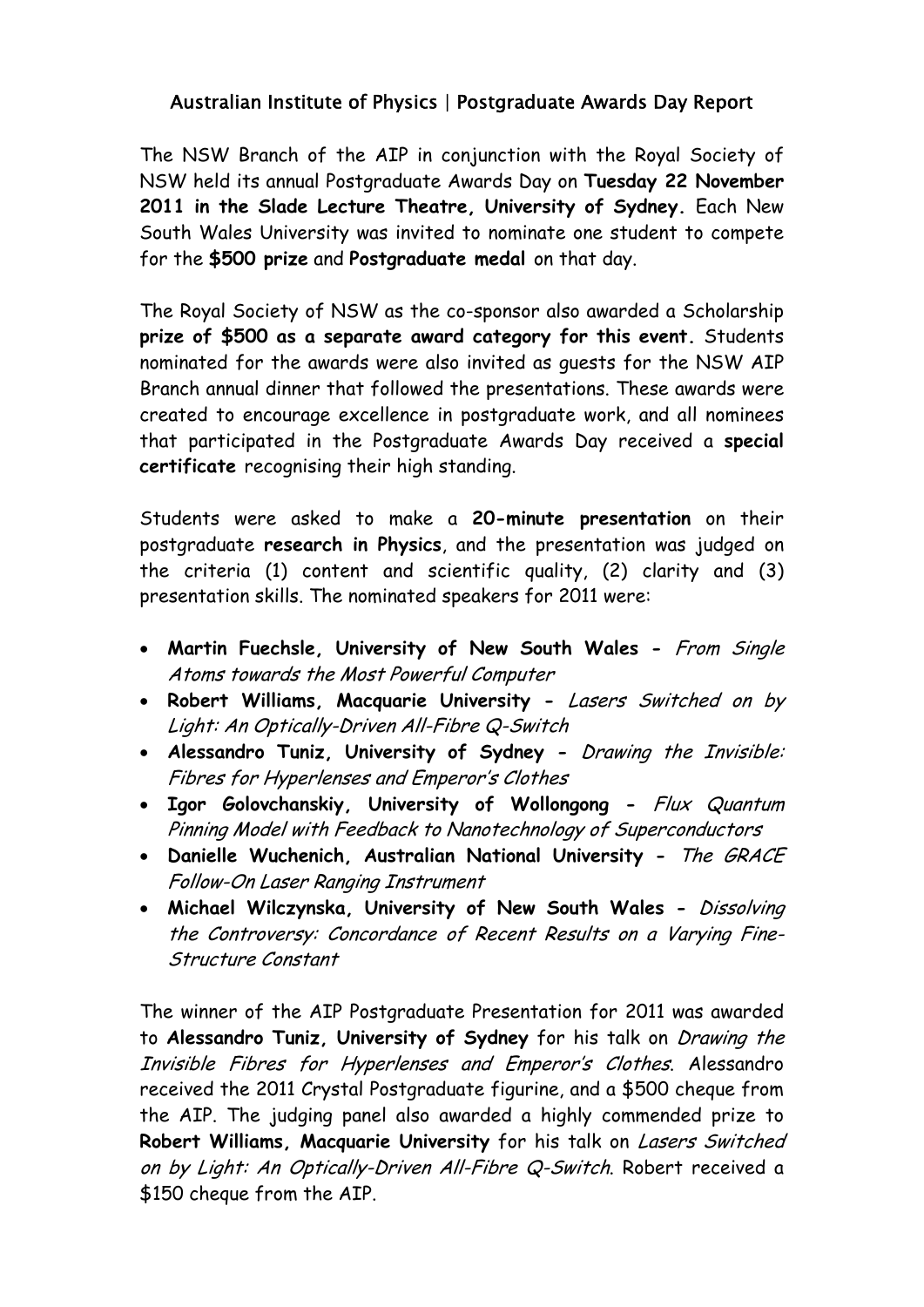

Dr Frederick Osman with Mr. Alessandro Tuniz (USYD) - 2011 AIP Postgraduate Awards winner



Dr Frederick Osman with Mr. Martin Fuechsle (UNSW) - 2011 Royal Society of NSW Scholarship winner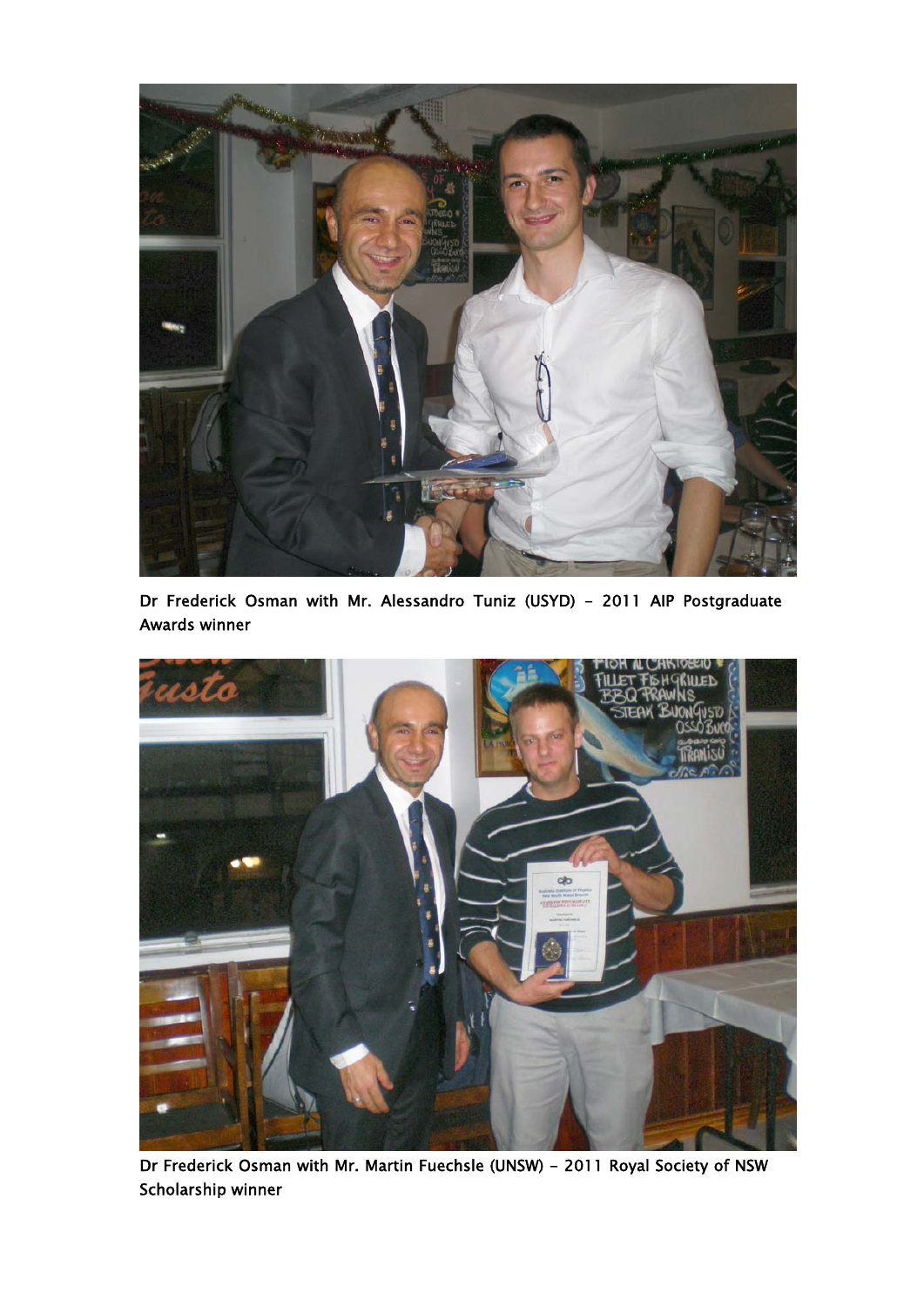The AIP congratulates Alessandro on this excellent achievement. The five runner's up all received a small AIP medal and a special certificate recognising their high standing.

The winner of the Royal Society of NSW Scholarship Prize for 2011 was awarded to **Martin Fuechsle, University of New South Wales** for his talk on From Single Atoms towards the Most Powerful Computer.

Martin received a Scholarship prize of \$500 from the Royal Society of NSW. The Royal Society of New South Wales congratulates Martin on this excellent achievement.



2011 Postgraduate Group Photo: Professor Ross McPhedran, Robert Williams (MAQ), Martin Fuechsle (UNSW), Alessandro Tuniz (USYD), Igor Golovchanskiy (UOW), Danielle Wuchenich (ANU), Michael Wilczynska (UNSW) and Dr Frederick Osman (AIP)

The Postgraduate Awards day was followed by a talk from our invited speaker Professor Ross McPhedran FAA from CUDOS Centre of Excellence and School of Physics, University of Sydney. His entitled talk was on "Some Useful Physics".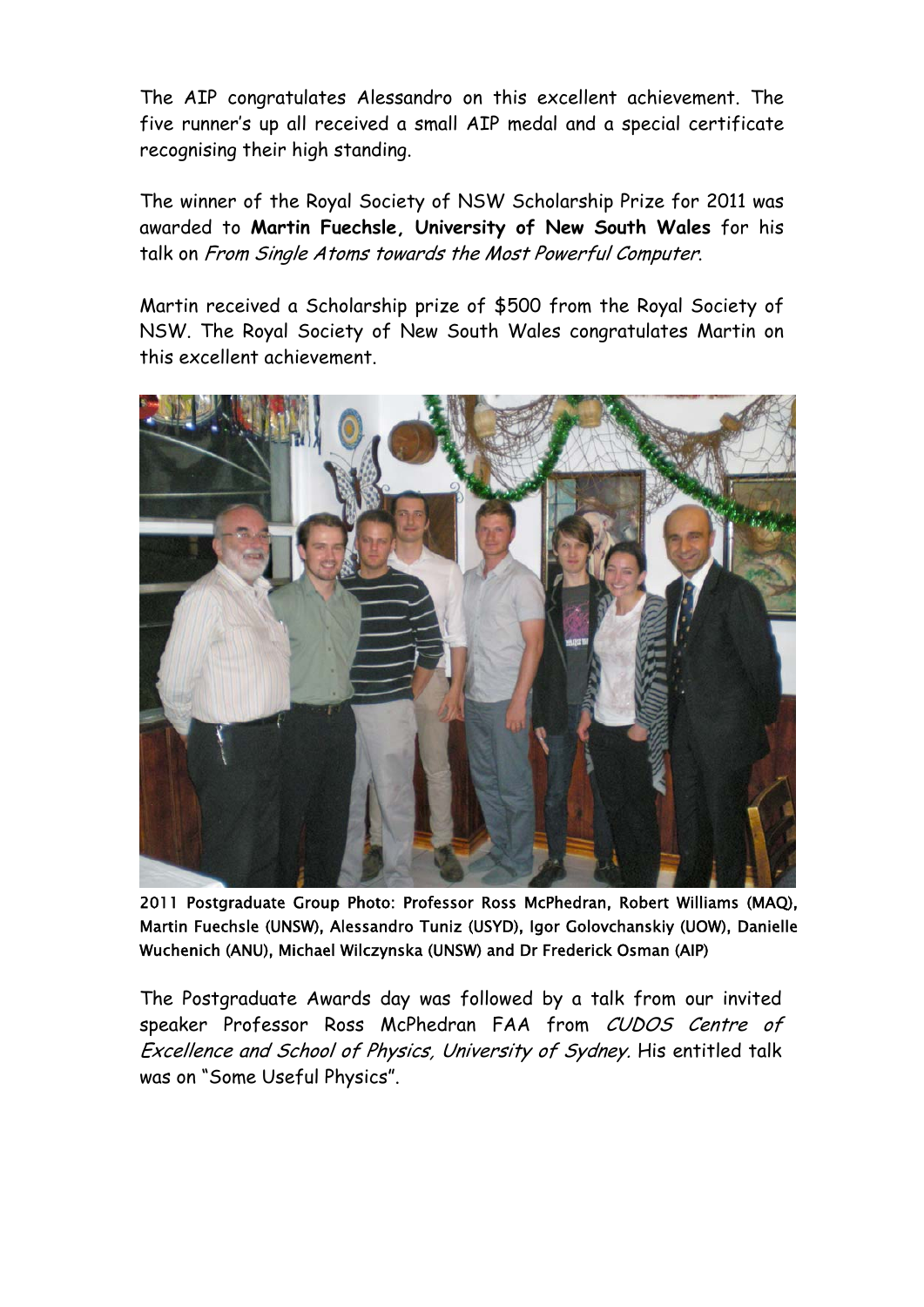

Professor Ross McPhedran (2011 AIP NSW Postgraduate Awards Invited Speaker)



Professor Heinrich Hora, Dr Jesse Shore, Professor Ross McPhedran and Dr Frederick Osman (AIP Branch Postgraduate Coordinator)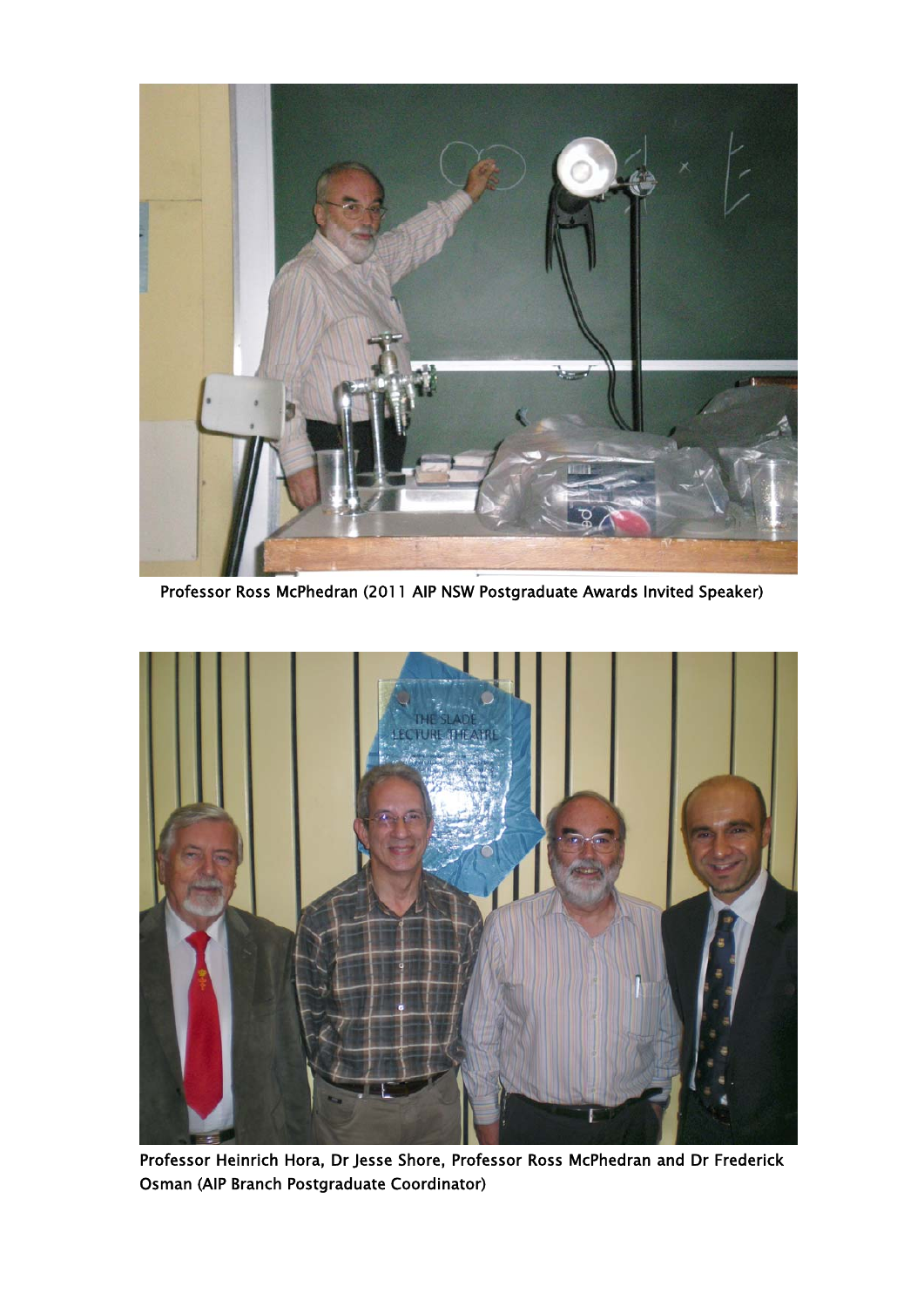The talks were well received and geared to scientists and members of the public alike with many discussions continuing later during the Annual dinner at the Buon Gusto Italian restaurant. The Australian Institute of Physics thanks Professor Ross McPhedran and all the Postgraduate speakers for their outstanding lectures!



The 2011 Awards Event was proudly sponsored by: The Australian Institute of Physics, The Royal Society of New South Wales, Campus Review and the CSIRO.